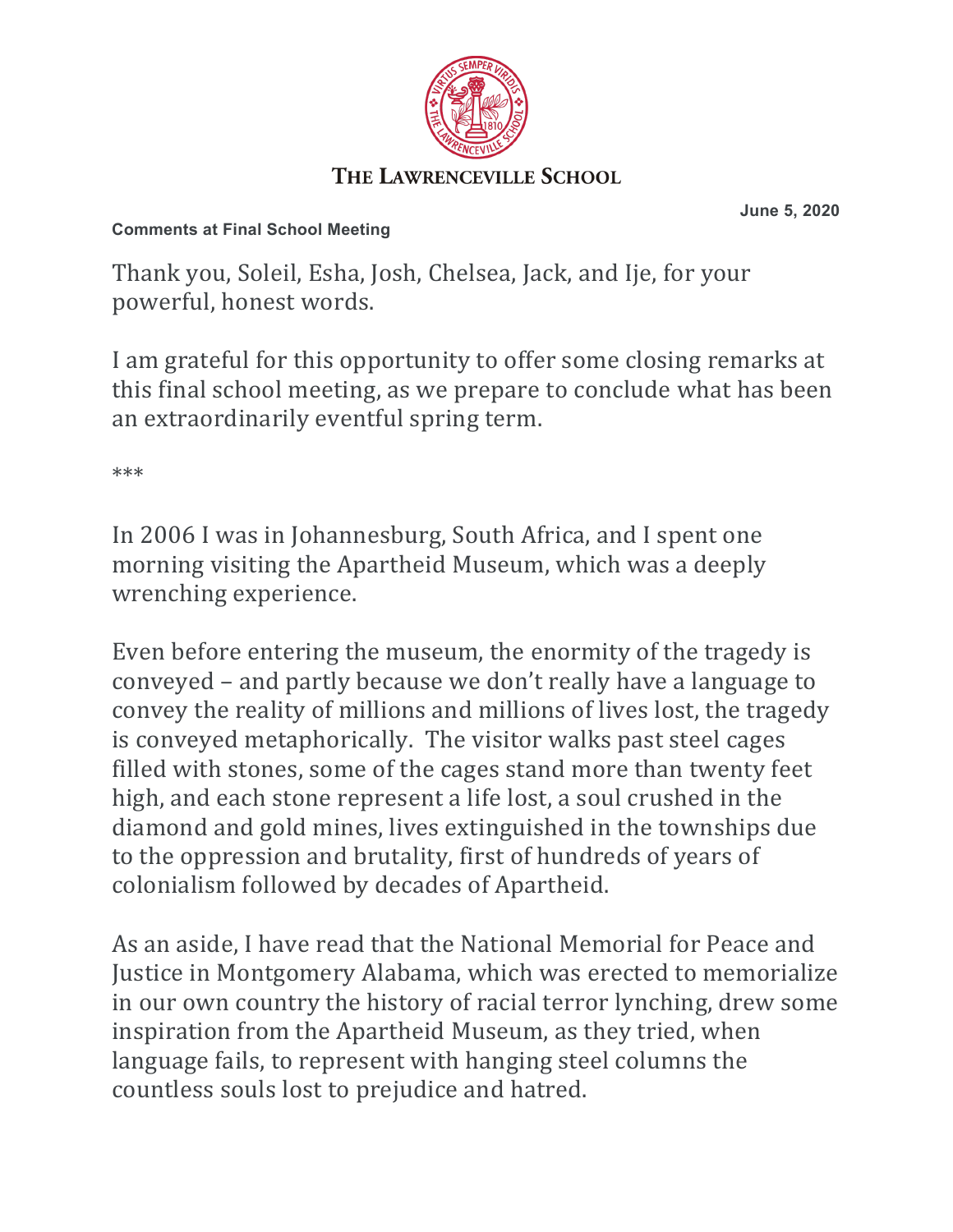Later, during my time in South Africa, with the memory of the museum still raw in my mind, I had a striking experience that caused me to reflect. I was sitting in the locker room of our hotel after exercising. Two burly, blond-haired men speaking Afrikaans were changing. Then a black man walked in, went to his locker, and began to change for his workout. And nothing happened. No one batted an eye, no one glanced around, there was no apparent tension in the room. It was the most banal scene you could imagine. But having immersed myself in the history of that country, that moment in the locker room captivated me.

The system of Apartheid, of forced racial segregation, had effectively ended 15 years earlier with the legislative repeal of Apartheid as an official policy in June of 1991. Without doubt, South Africa had then, and still has now, countless unresolved problems, and it has by no means healed all the deep wounds that likely persist. 

But as I sat there in that locker room, these three men had grown up in a system in which a racially mixed public space would have been illegal, and that black man would have been arrested, possibly killed for the simple act of crossing a line. Now, scarcely 15 years later, here they were, seeming to completely accept a fundamental new reality.

## How were they able to come so far on their journey in so short **a period of time?**

And why, I wondered, was there so much evidence in my own country that we had made so little progress in dismantling the structural racism in our courts of law, in our financial institutions, and in our national mindset.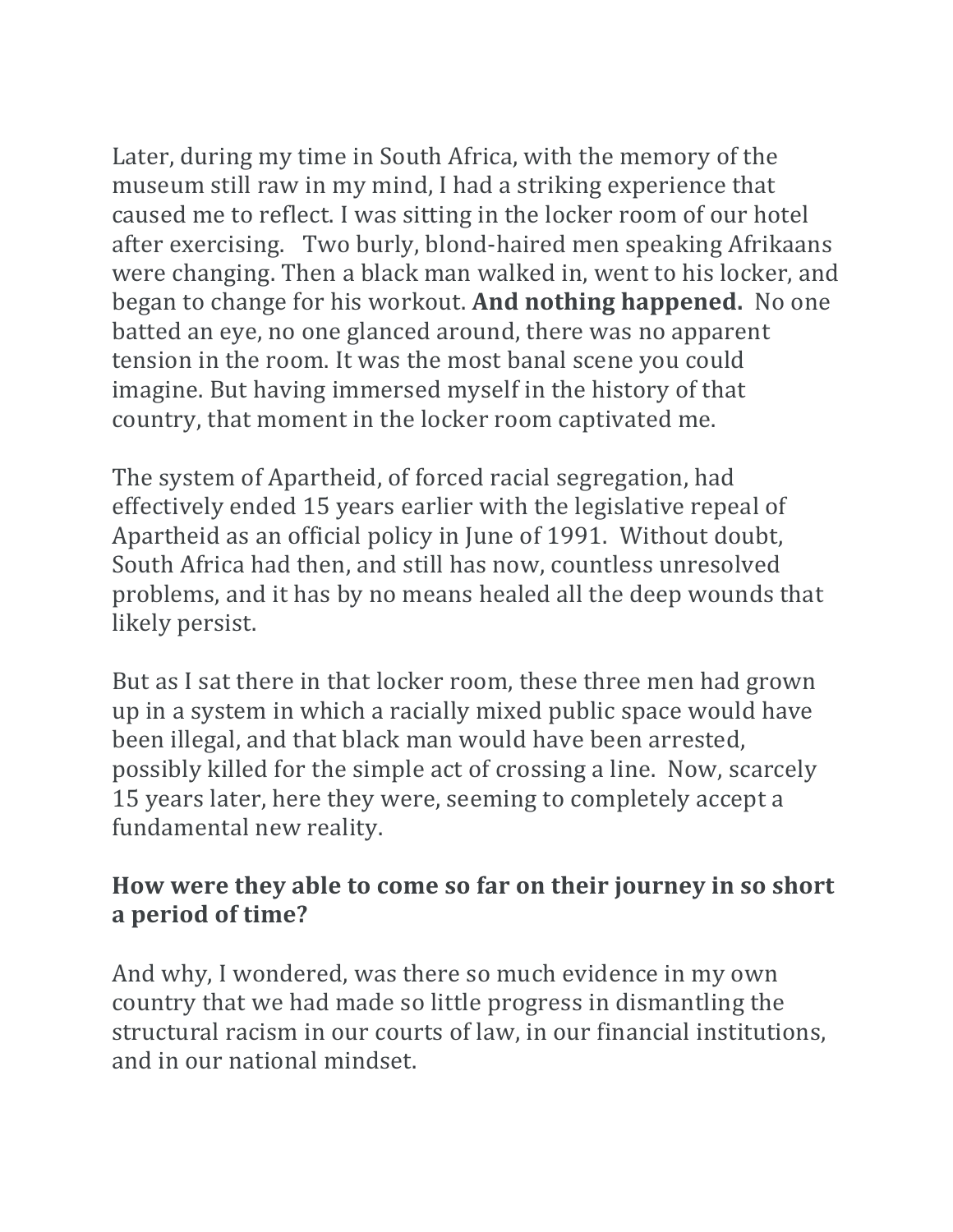This question stayed with me for years, until I heard an interview with Bryan Stevenson on National Public Radio two years ago in which he spoke about the founding of the Legacy Museum, and the importance of bearing witness to history, in this case the history of being black in America, from enslavement to mass incarceration.

His point was not that this is the only narrative, and of course there are important narratives of overcoming and triumphing that are also part of the truth, but his point was that we will never solve our race problem in this country until we fully confront and own our past as a nation.

He compared our cultural and historical amnesia to the experience of Germany following World War II. In the aftermath of the war, Germans were forced to deal with Auschwitz. They were forced to watch documentaries, some created by directors such as Billy Wilder and Alfred Hitchcock, on the atrocities of the Holocaust. Coming of age as a young German in the 1950's and 1960's and 1970's, meant that the death camps of just a handful of years earlier were part of the story that had to be owned. It was part of the German identity. Stevenson described visiting Berlin:

*"You can't really go 100 meters without seeing markers and stones that have been placed next to the homes of Jewish families that were abducted. Germans seemed to want you to go to the Holocaust Memorial. They were intent on changing the narrative. They didn't want to be thought of as Nazis and fascists forever. And I just don't think* we've created cultural spaces in this country that motivate *people to say 'never again' to this history of enslavement and lynching* and segregation. And the absence of that commitment I think has left *us vulnerable.*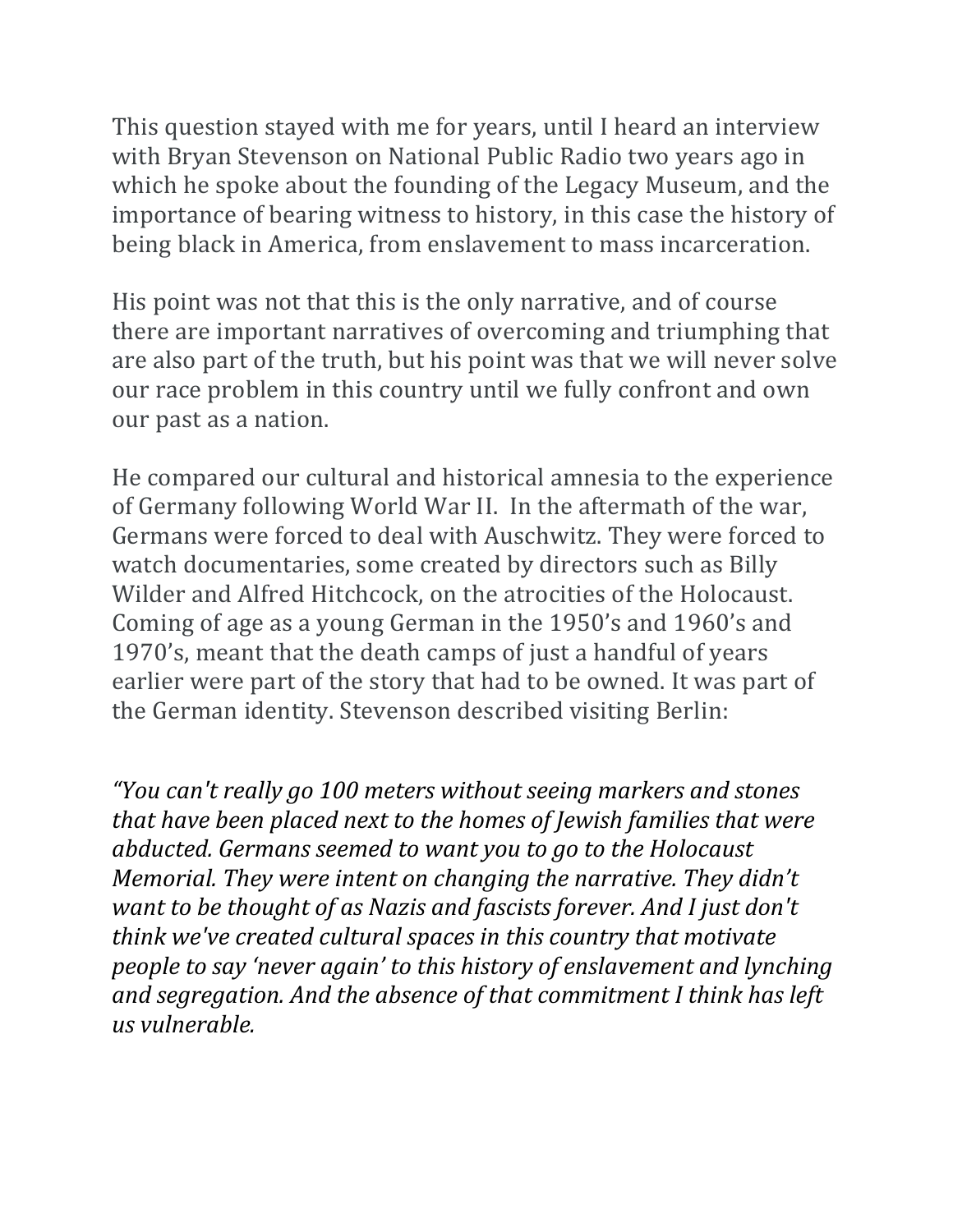And not only do we not do that, we actually romanticize this era and we tell stories about how glorious and wonderful the architects and defenders of slavery are.

In Alabama, Confederate Memorial Day is a state holiday. Jefferson *Davis's birthday is a state holiday. We do not have Martin Luther King Day* in Alabama. We have Martin Luther King/Robert E. Lee Day."

As I have reflected on Stevenson's comments, and as I consider that scene many years ago in a locker room Johannesburg, I have to believe that somehow the image of Mandela emerging from prison, ascending to the presidency, and exercising just leadership, on some level, forced South Africans to contend with their past - to recognize the profound injustice of state-sanctioned racism and oppression and cruelty.

## A recognition that has been often absent or painfully slow in coming in our own country.

My hope, as we seek to learn from current events, from the current crisis in our country, is that we are finally being forced

- to reckon with our past,
- to acknowledge the many truths of our history,
- and to face the legitimate reasons for the current level of anger being expressed in this country right now.

We are being given an opportunity that we must not squander if are to have

- even a chance of moving forward together,
- of emerging whole,
- of emerging better.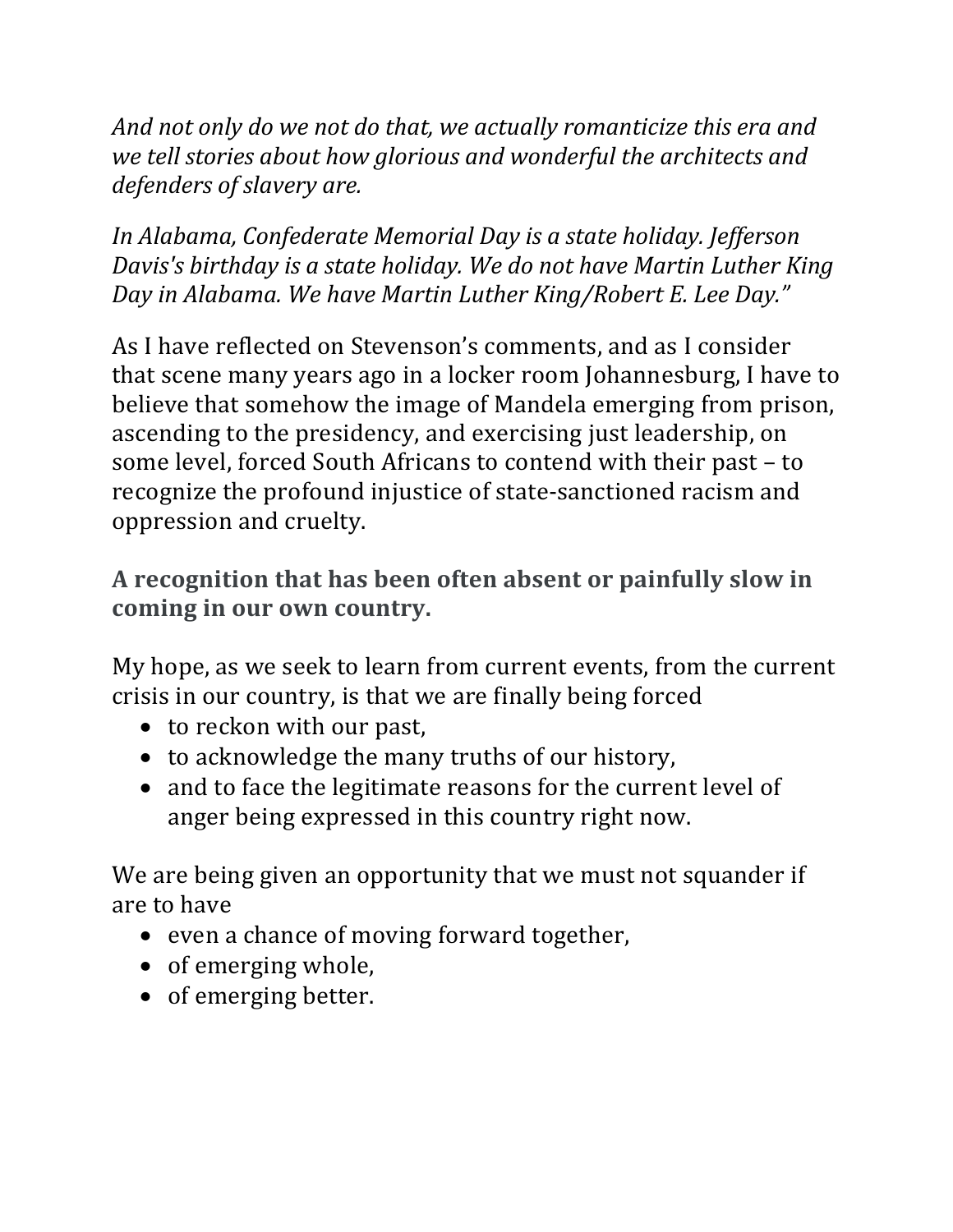I want to conclude by bringing our focus closer to home, to talk about my **hope and optimism** for Lawrenceville, and end with some of the things I have gained this week from so many in this community. 

And when I say **hope and optimism**, it is hope and optimism tempered by the understanding that this reckoning will not be easy. 

Jim Collins, author of Good to Great, once interviewed Admiral Jim Stockdale, who, like Senator John McCain, had been a prisoner during the Vietnam War. When asked about who survived and who didn't under those harsh prison conditions, he replied, "I can tell you who didn't make it out. It was the optimists." He went on to say that the guys who just hoped against hope, against all evidence to the contrary, that they'd be out by Christmas, eventually gave up when Christmas came and went. He said, "*You must never confuse faith that you will prevail in the end—which you* can never afford to lose —with the discipline to confront the most *brutal facts of your current reality, whatever they might be."* 

## **Confronting the brutal facts.**

My optimism and my faith for our community is based on my belief,

- first, that we all care deeply about this school, all of us, and therefore that we are all determined to prevail, that we have no choice but to prevail, to in fact be better by keeping our standards and expectations for this School high;
- and second, that as hard as that may be, we understand that to do this, we need to recognize and face the reality of our history, "the brutal facts," as Admiral Stockdale says.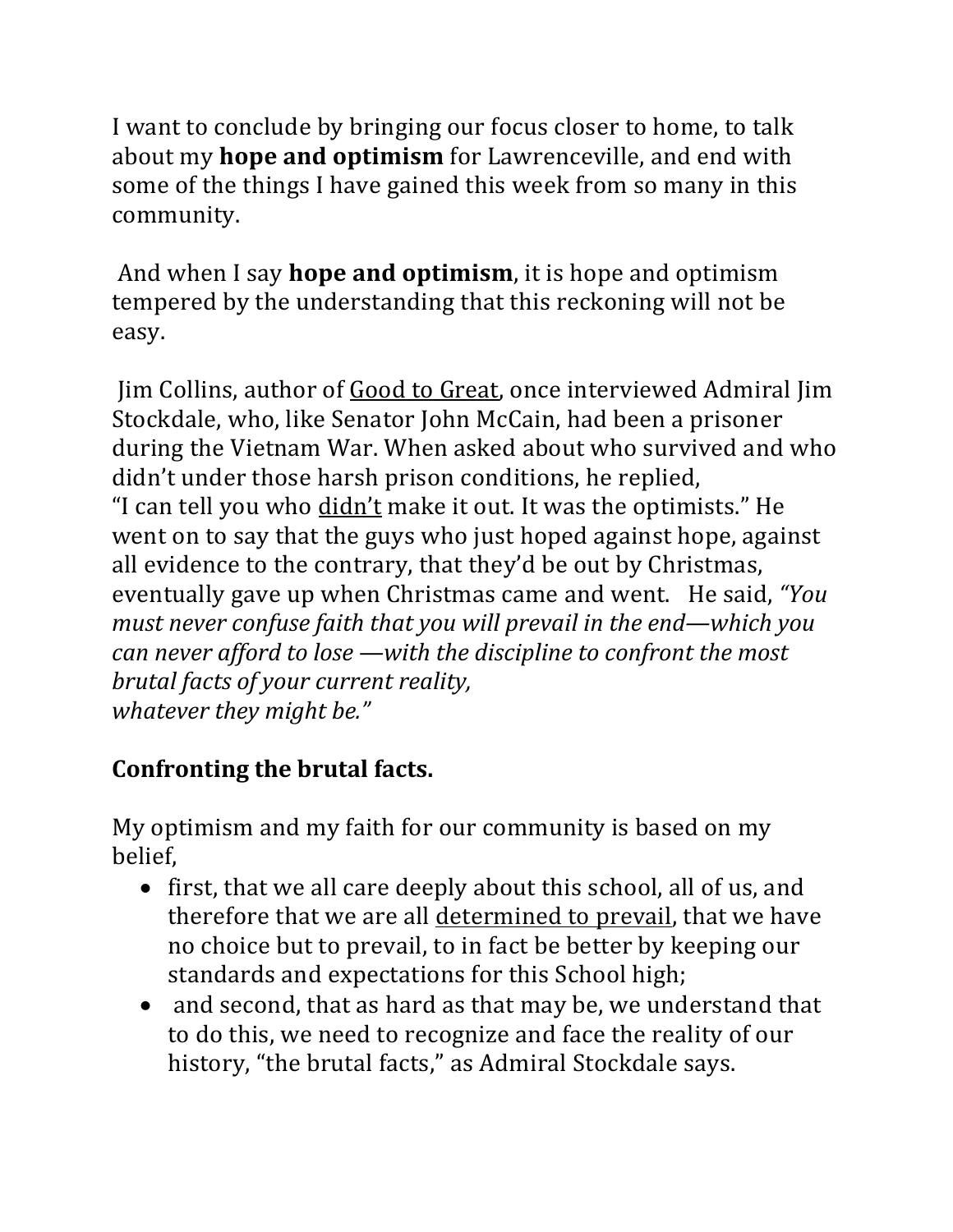And what are some of the things I have learned from this community this week? What have I gained?

I think about trustee and current parent Lisa Skeete Tatum calling me and urging the School, as a starting point, to validate and acknowledge the pain and anguish of what is going on, to allow individuals within the community to give voice to those feelings.

In this regard, I think about the powerful, honest words we have heard this week from so many, from Soleil, from Esha, Jasmine, Devin, Barbara, Gabby, and William. From Mr. Welborne, Mr. Scott, Ms. Easterling, Rev. Morrow, Rev. Jones.

I think of the work of Student Council led by Soleil and supported by Mrs. Kosoff and Mr. Eldridge, who, together, have been tireless in their efforts to unite us so that we are facing the challenges ahead together, and not divided.

I think of all of our housemasters who fostered dialogue and listening in our Houses.

I think of the leadership from members of the Alliance of Black Cultures, the Diversity Council, Religious Life Council, and the Pan-Asia Alliance. 

I am inspired by the incredible effort to create a meaningful experience during these final days, an experience that will allow all of our voices to be heard, that will draw us together, that will serve as a starting point for moving forward: "The Lawrenceville Community Project - Bearing Witness to Spring 2020" – this collaborative effort was shouldered by Ms. Hunter, Ms. McMillan, Mr. Campbell, Dr. Chaput, Dr. Von Wachenfeldt, Dr. Friedlander, Dr. Jacobs, Ms. Aikens, Ms. Clancy, Ms. Niu, Ms. Clore, Ms. Kooistra, Ms.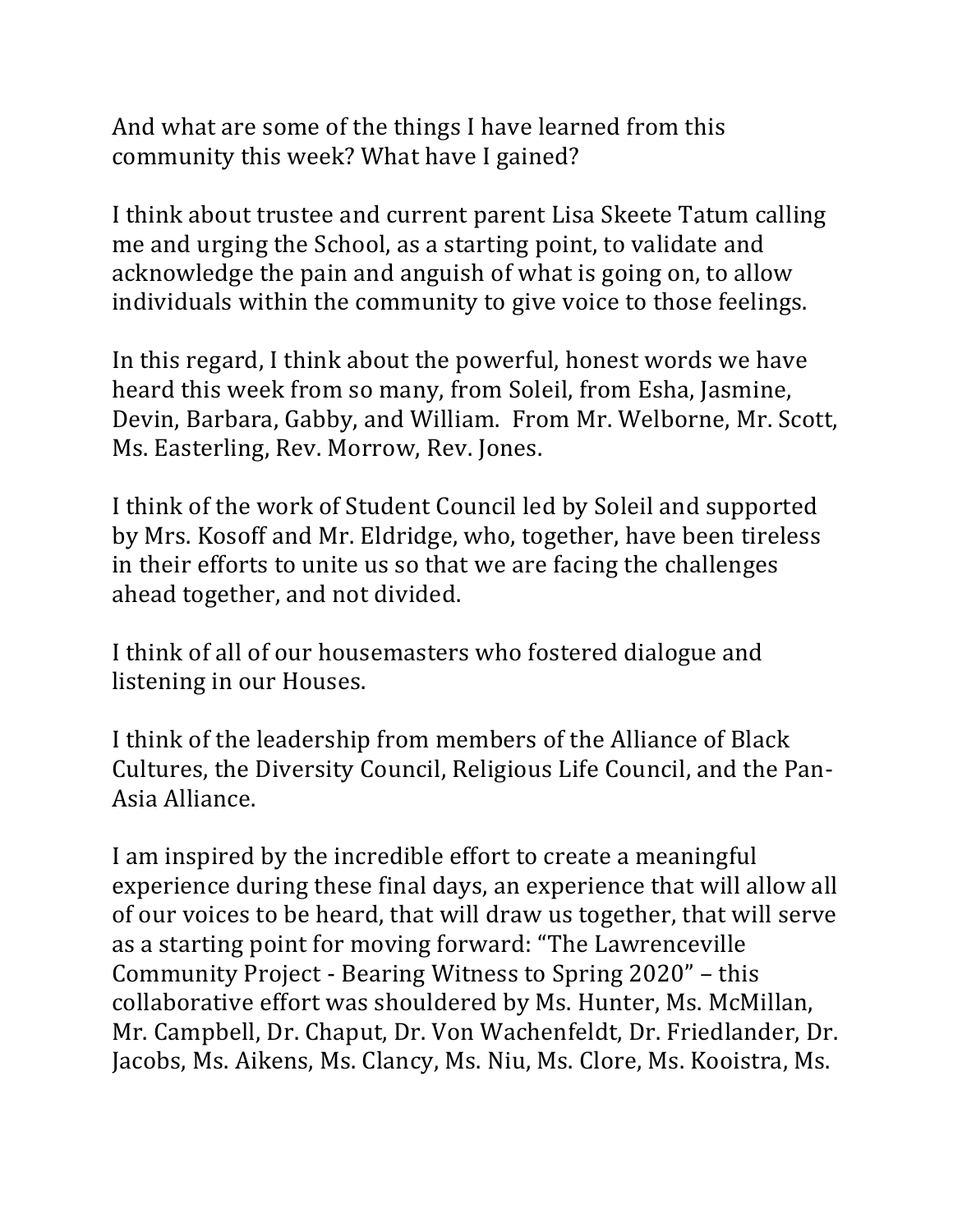Corcoran, Ms. Hedges, and Ms. Easterling, who had the support and help of all of the Department Chairs.

And finally, I have heard and been inspired by powerful voices from our alums, especially our alumni of color. One alumna wrote to remind me to that even as we face our past and name the names of men who been killed recently, we must not forget all black lives, including women and members of the LGBTQ community, names such as Nina Pop, Breonna Taylor, Tony McDade, and Regis Korchinski Paquet, and she went on to say, "...yes, Lawrenceville has *taken some steps towards fostering this environment of safety and actively practicing an ethos of Diversity and Inclusion—[but we must] continue to fervently do so."* 

And finally, as we prepare to welcome to Lawrenceville our new Dean of Diversity, Inclusion, and Community Engagement, Rick Holifield, to build on the excellent work over the past two years of our Task Force on Diversity, Equity, and Inclusion, I want to close with a particularly strong call to action from one of our alums of color:

*"As a Black woman, I want to remind and support you all as you play* whatever part you feel is necessary in this time because they are ALL *important. Protest, donate, write letters, push for legislation, call people out, don't call people out, turn off your phone, go off on social media, do anything you please but remember to prioritize your mental and physical wellbeing as you need to.* 

All the discomfort of being in our own skin is a feeling most non-Black *people are currently experiencing by being called out for their privilege* / silence / ignorance, but we have been uncomfortable for *centuries. Our families and ancestors have experienced this through slavery* and every day since, and they have persevered. This time is no *different. It is a blessing to be Black... even in America.*